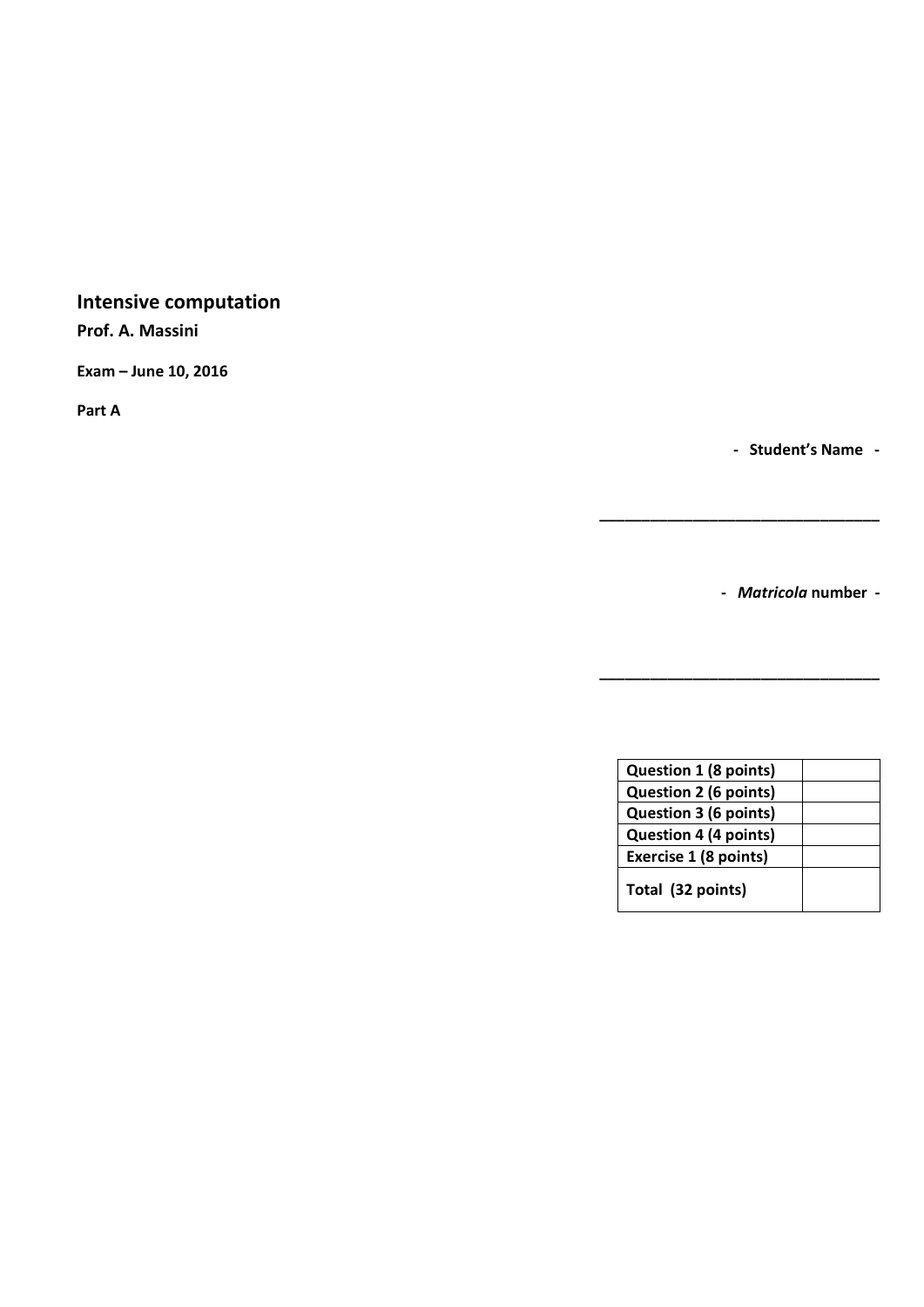## **Question 1 (8 points) Sparse matrices**

- a) Briefly describe the Coordinate, Skyline and Ellpack-Itpack compressed schemes for the representation of sparse matrices.
- b) Explain how to realize the insertion of a new element for each of the previous schemes.

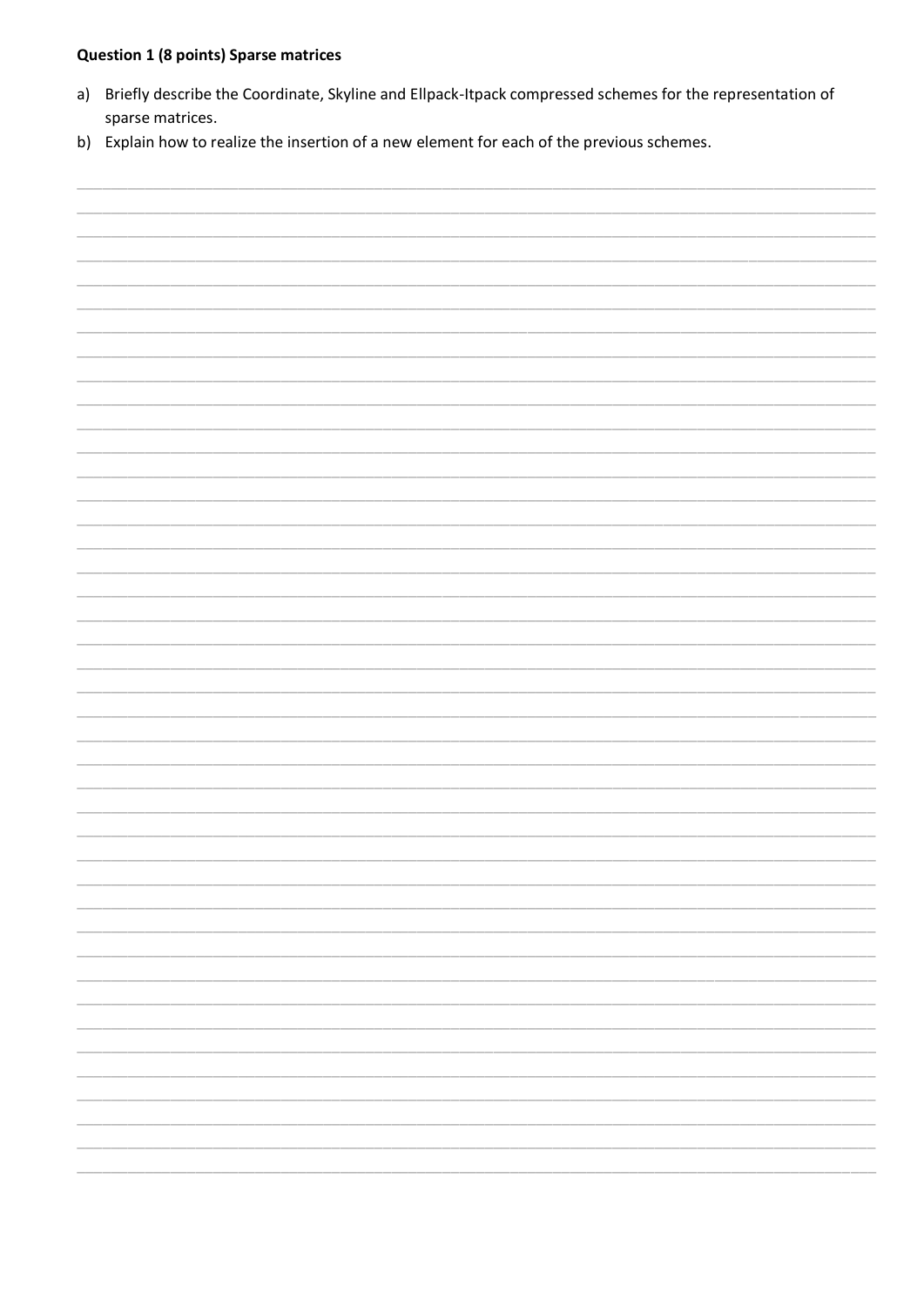## **Question (6 points) GPU**

Describe the different levels of memory on the GPU device.

#### **Question 3 (6 points)**

Describe the Cholesky factorization method.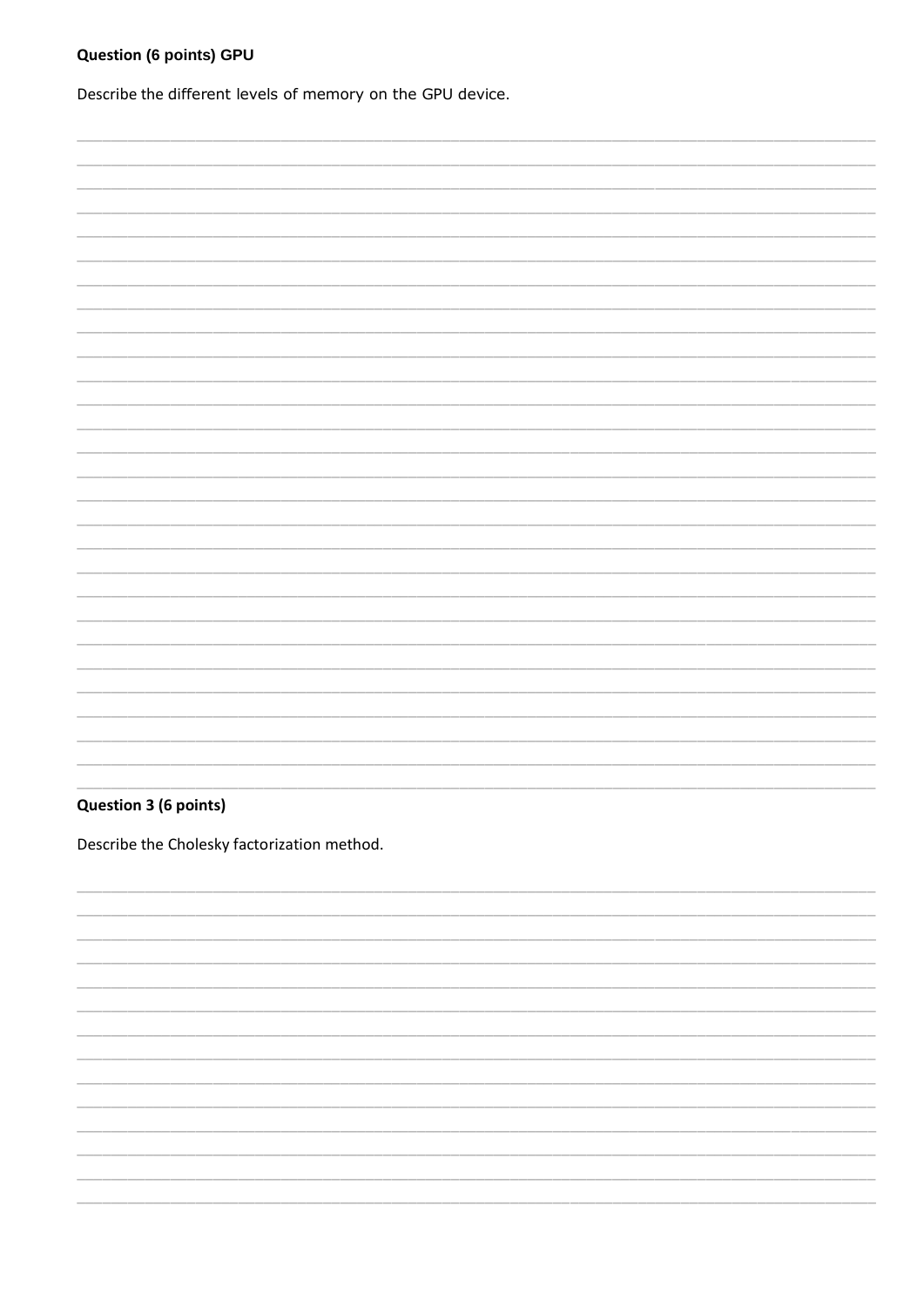## Question 4 (4 points)

Briefly describe the matrix form of the iterative Jacobi's method.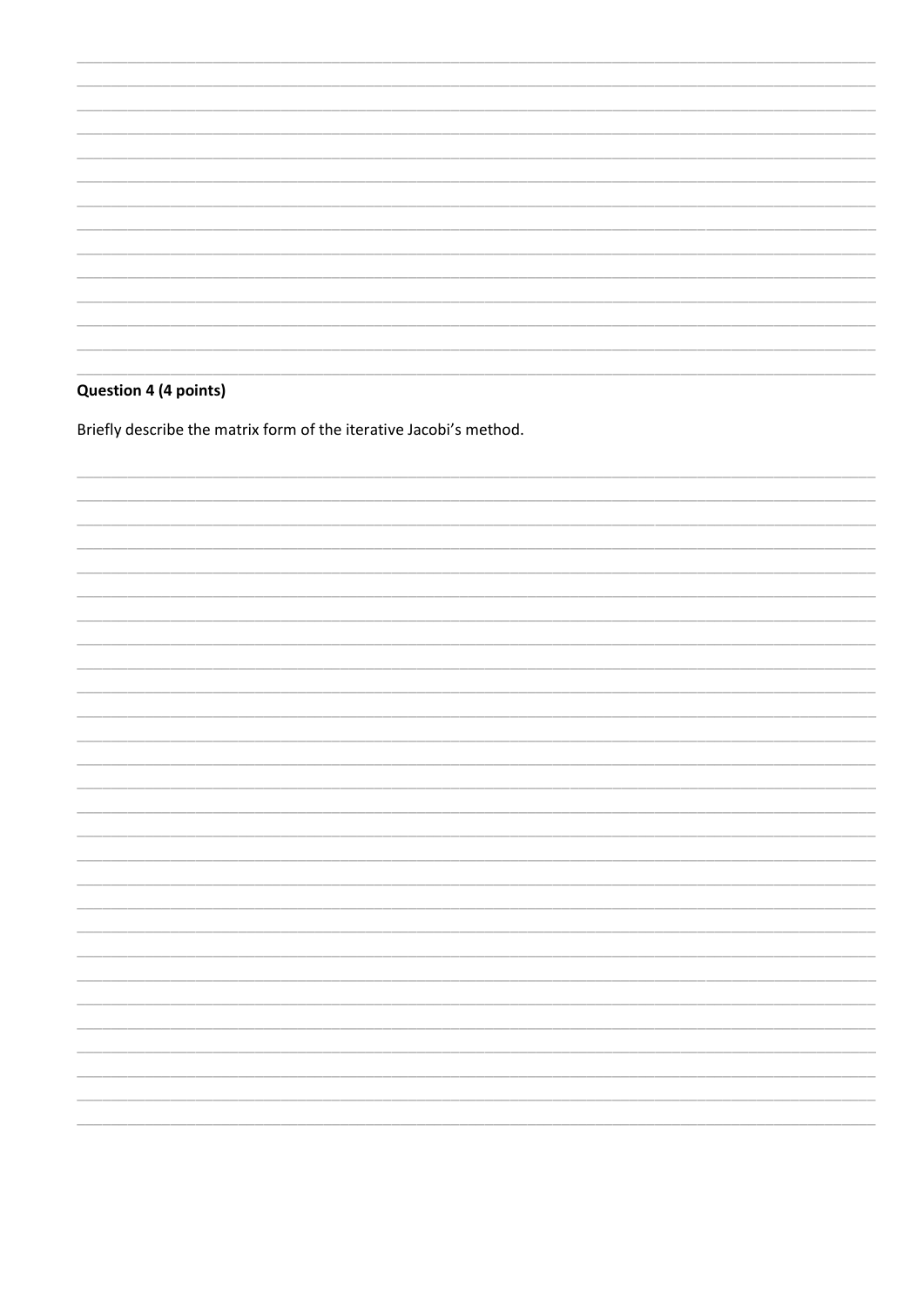## **Exercise 1 (8 points)**

Solve the system

{  $4x_1 - x_2 - x_3 = 3$  $-2x_1 + 6x_2 + x_3 = 9$  $-x_1 + x_2 + 7x_3 = -6$ 

with Jacobi's Method in the **matrix form** using  $\mathbf{x}^{(0)} = (0, 0, 0)$  as starting solution.

Complete the table below, doing three iterations.

| $X_1^{(k)}$ | $X_2^{(k)}$ | $X_3^{(k)}$ |
|-------------|-------------|-------------|
|             |             |             |
|             |             |             |
|             |             |             |
|             |             |             |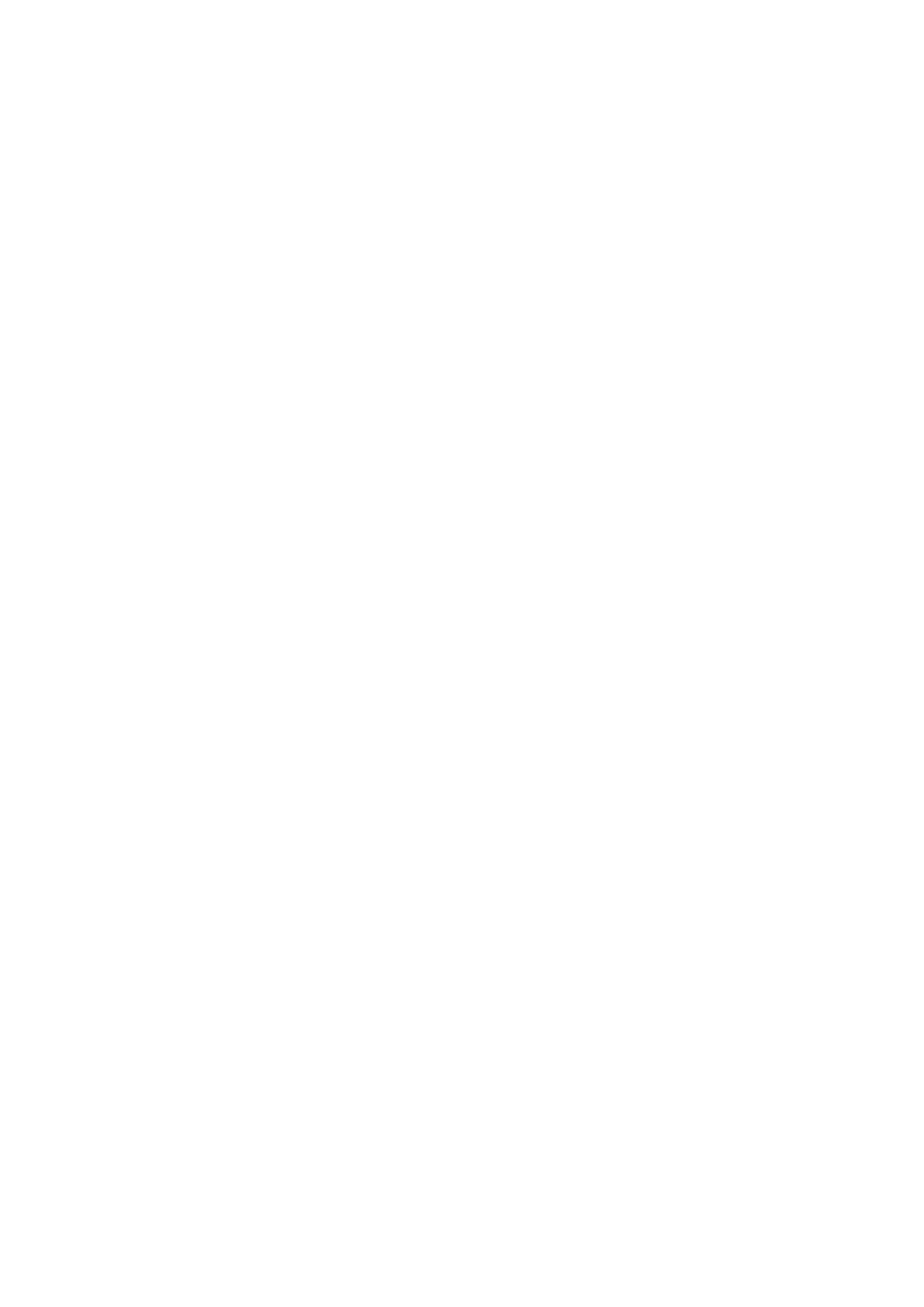# **Intensive computation**

**Prof. A. Massini** 

**Exam – June 10, 2016**

**Part B**

**- Student's Name -**

**-** *Matricola* **number -**

**\_\_\_\_\_\_\_\_\_\_\_\_\_\_\_\_\_\_\_\_\_\_\_\_\_\_\_\_\_\_\_\_\_**

**\_\_\_\_\_\_\_\_\_\_\_\_\_\_\_\_\_\_\_\_\_\_\_\_\_\_\_\_\_\_\_\_\_**

| Question 1 (3 points)        |  |
|------------------------------|--|
| Exercise 1 (3 points)        |  |
| <b>Question 2 (6 points)</b> |  |
| Exercise 2 (6 points)        |  |
| <b>Question 3 (6 points)</b> |  |
| Exercise 3 (8 points)        |  |
| Total (32 points)            |  |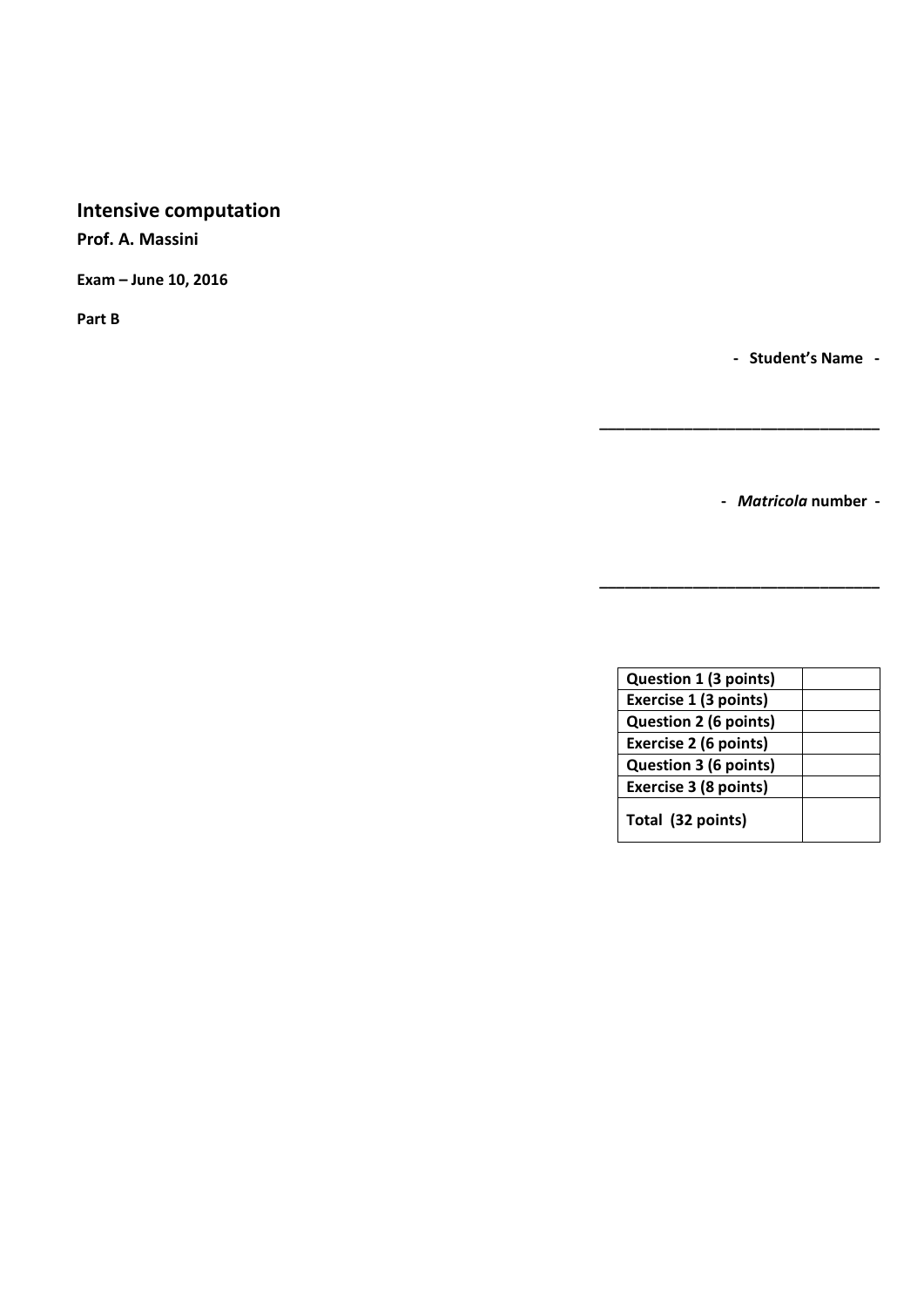## **Question 1 (3 points) Errors**

Briefly explain the meaning of computational error and propagated data error.

#### **Exercise 1 (3 points) Errors**

Show the contribution of *computational error* and *propagated data error* when computing  $cos(5\pi/8)$ .

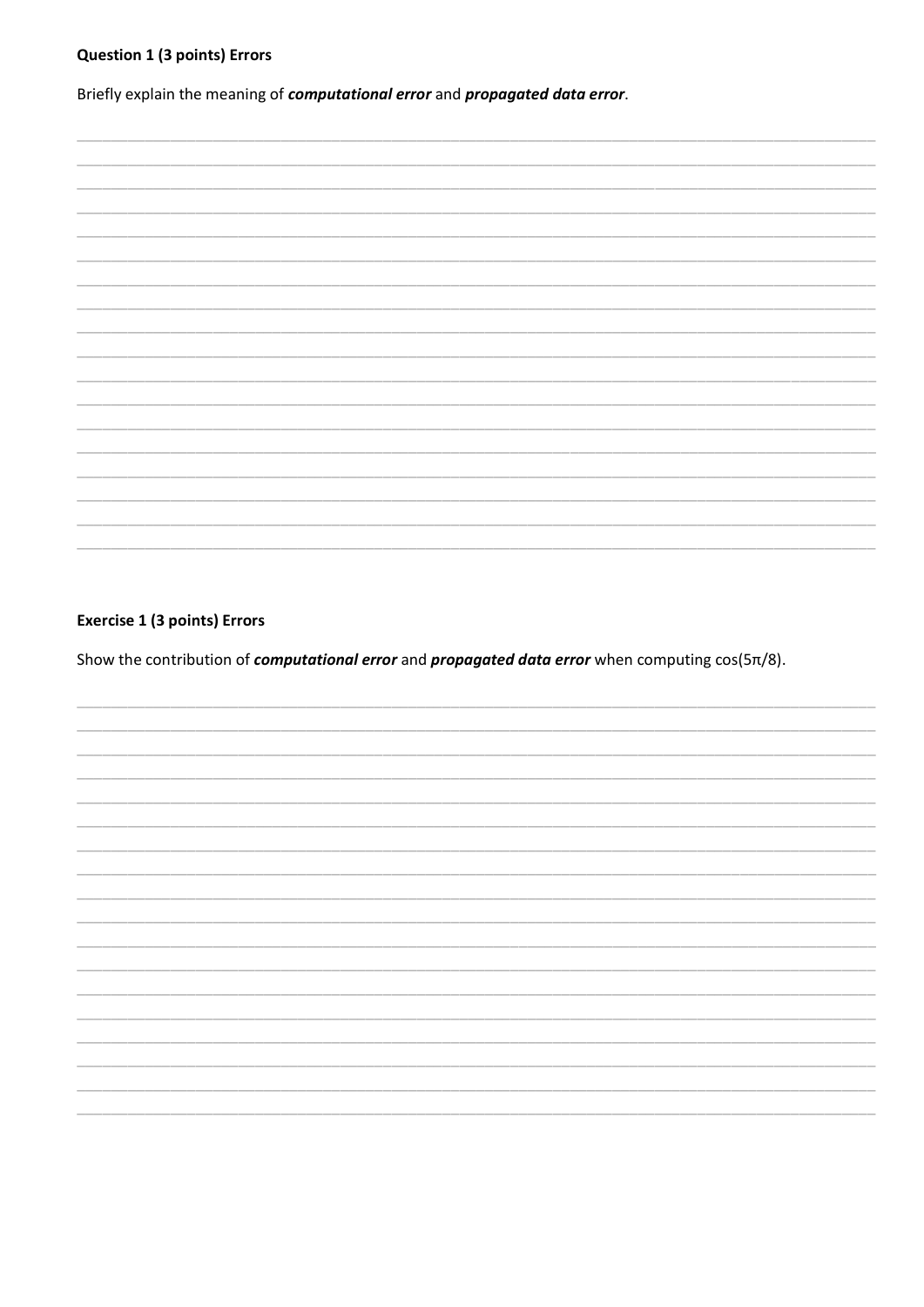## Question 2 (6 points) Eigenvalues and eigenvectors

- a) Explain what the Deflation method is.
- b) Discuss what problems you can encounter when applying the Deflation method.
- c) Provide an example of when the Deflation method can be utilized.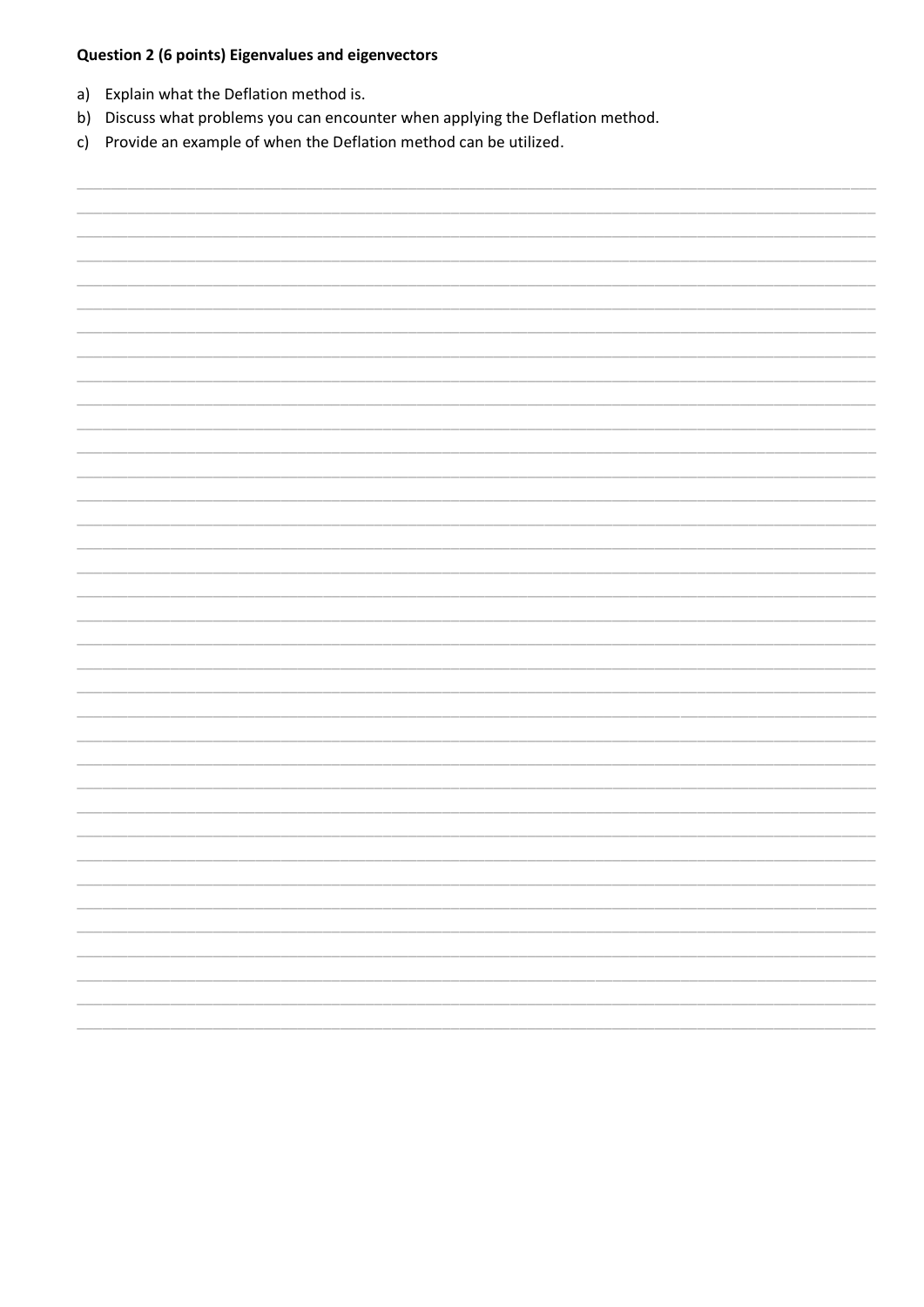#### **Exercise 2 (6 points) Methods for Differential equations**

 $y(0) = 0$ Consider the initial value problem  $y' = x + 2y$ 

Use Euler's Method for four iterations (e.g compute the approximation  $y_4$ ) with a step size of  $h = 0.25$  to find approximate values of the solution at x = 1. The exact solution is:  $y = \frac{1}{4}e^{2x} - \frac{1}{2}x - \frac{1}{4}$ 

Repeat with a step size of  $h = 0.1$ 

Compare approximate solutions obtained for  $h = 0.25$  and  $h = 0.1$  with the exact value of the solution, giving the percentage error in both cases.

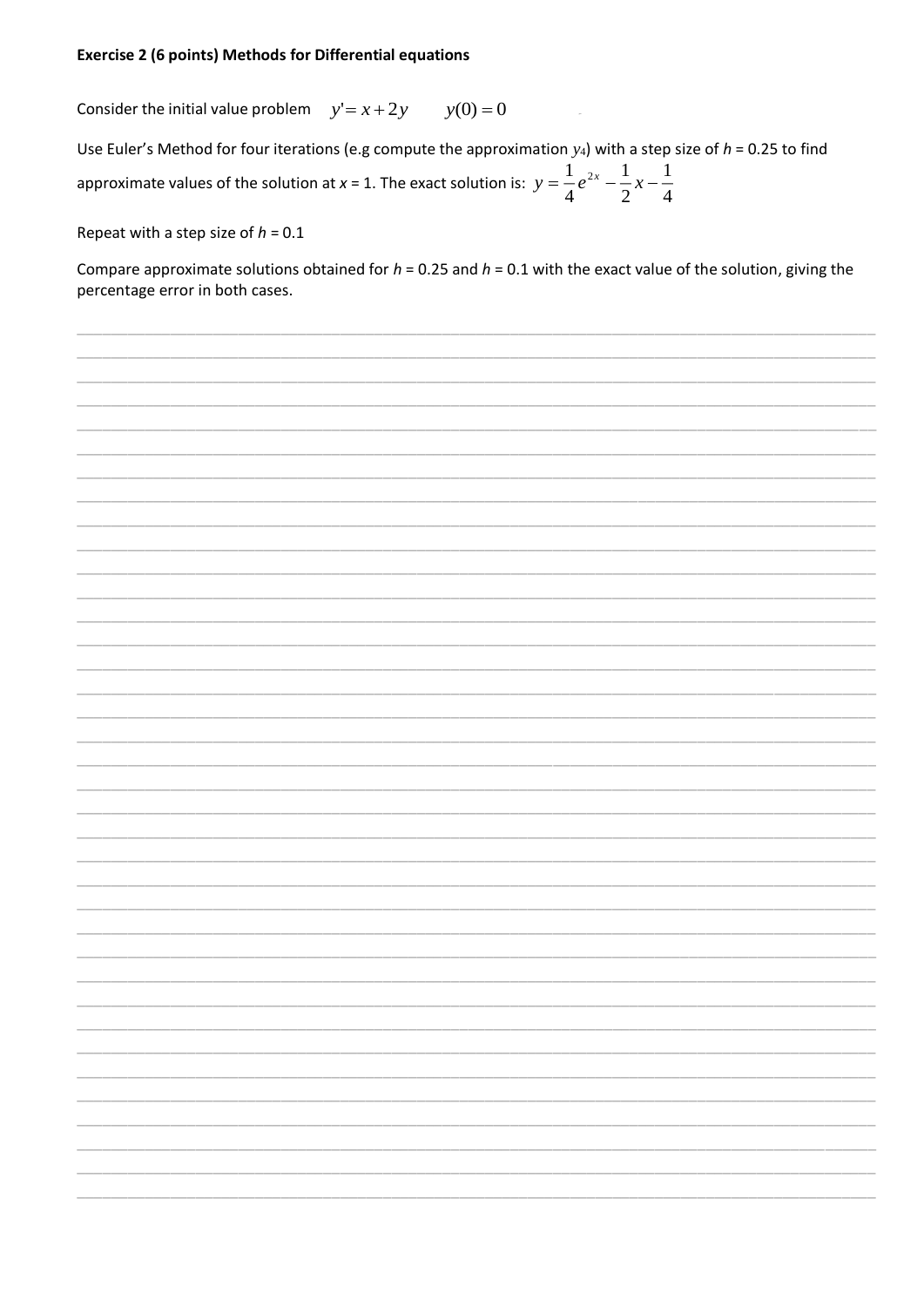# Question 3 (6 points) Methods for Differential equations

Explain the Verlet method and the Velocity Verlet method for solving second order differential equations.